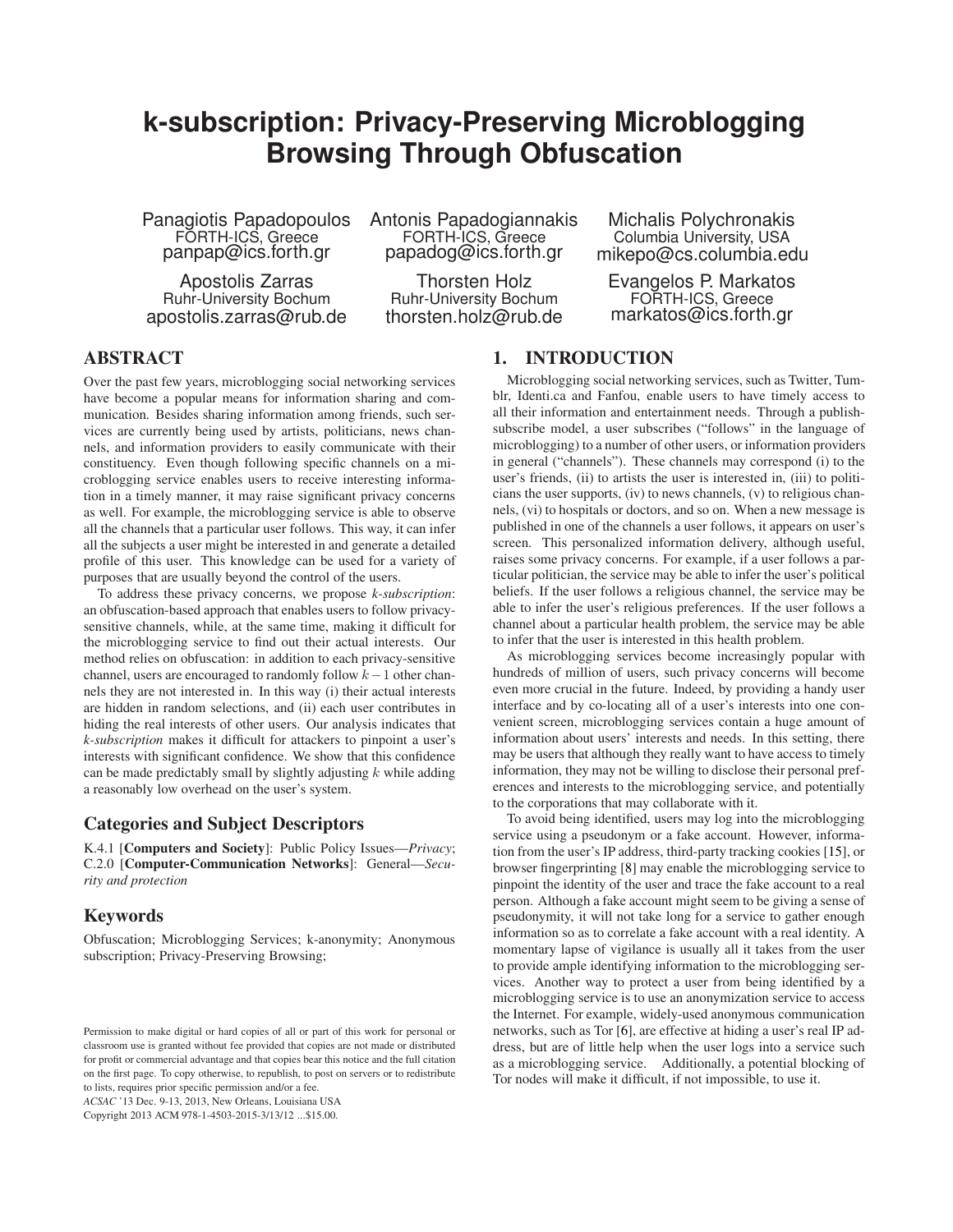One might envision to use both a fake account and Tor at the same time in order to have stronger anonymity. Unfortunately, this approach would still be subject to contamination from information gathered during different browsing sessions, such as browser fingerprints or cookies, which would alternate between anonymous and eponymous web browsing. To remedy this problem one might use (i) a fake account, (ii) an anonymization network, such as Tor, and (iii) a virtual machine per browsing session or destination web site, so as to limit cross-contamination. Although this triplet seems to provide a comfortable level of anonymity, its applicability and ease of use is questionable: it is not clear whether ordinary users will find it easy to install all the necessary software. Also, modern devices, such as tablets and smartphones, which have rapidly penetrated the market, may not be able to install virtual machines.

Numerous approaches have been proposed to conceal users' activities when browsing the web [\[4,](#page-9-3)[5,](#page-9-4)[9,](#page-9-5)[16\]](#page-9-6). However, none of them can be adopted for microblogging services as the underlying threat model or technical implementation does not fit to the use case we address in this paper. Most of the previously described approaches rely on the fact that in order to conceal one's interests we need to hide one's real identity. This paper addresses a world where this is not easy, and may not even be possible. Indeed, a wide variety of web tracking mechanisms aided by increasing legal pressure on anonymity systems may lead to a world where anonymous web surfing would practically belong to the past. At this point we see two choices: (i) to believe that we will always be able to anonymously browse the web, and thus the massive losses of privacy we see in real life will never percolate to cyberspace, or (ii) to proactively develop privacy-preserving approaches for a world where it will be difficult, if not impossible, to hide one's real identity.

In this study, we explore the second choice and develop new obfuscation-based approaches to preserve privacy and conceal users' real interests. Whenever a user is interested in following an actual channel  $C_1$ , she is encouraged to follow  $k - 1$  noise channels as well:  $C_1$ ,  $C_2$ ,  $C_3$ , ...,  $C_k$ . If the user follows all these channels, the microblogging service will not be sure which channel she is actually interested in. Moreover, if there is a plethora of users following the channel  $C_1$  while they are not actually interested in it, the microblogging service will not be able to identify the users that are interested in  $C_1$ . By fine tuning this number of channels, users are able to achieve the level of privacy they are comfortable with.

Obfuscation itself is an age-old idea. It has been used in war to confuse radars detecting incoming bomber planes [\[23\]](#page-9-7), in consumer organizations through super market card swapping to confuse marketers wanting to build customer profiles [\[10\]](#page-9-8), and in web searches [\[4](#page-9-3)[,11\]](#page-9-9) to hide the user's real interests from search engines. To the best of our knowledge, this is the first time that obfuscation is applied to provide privacy in the area of microblogging services. In cases where it is not possible to hide an event, such as an approaching war plane, a query to a search engine, and a channel followed in a microblogging service, obfuscation provides a reasonable mechanism to confuse the adversary to the point of not being able to distinguish real information from the added noise.

In this paper, we present the design and analysis of *k-subscription*: our approach to obfuscate users' real interests in microblogging services. We study the anonymity provided by two different obfuscation strategies in an analytical way, and we evaluate the anonymity offered by *k-subscription* in a realistic scenario using simulations. To assess the practical feasibility and effectiveness of *k-subscription*, we have implemented an extension for the Chrome browser that enables privacy-preserving subscription to Twitter channels through obfuscation. Our experimental evaluation shows that the overhead introduced by *k-subscription* is reasonable in practice.

To summarize, we make the following main contributions:

- 1. We propose *k-subscription*: the first obfuscation-based approach to hide a user's interests in microblogging services. Our approach encourages users to follow  $k - 1$  noise channels apart from each channel they want, so as to hide (i) their real interests in a set of  $k$  channels, and (ii) other users' interests in the microblogging service.
- 2. To quantify the effectiveness of our approach, we introduce a new notion: the *Disclosure Probability* P<sup>C</sup> . This is the service's confidence that a user is interested in channel C.
- 3. We present an analytic evaluation of our approach and derive closed-form formulas for the disclosure probability. These formulas suggest that the disclosure probability can be made predictably small by fine-tuning the obfuscation level  $k$ .
- 4. We evaluate *k-subscription* in a more realistic scenario using simulations, which are based on models derived from a realworld dataset with sensitive channels from Twitter.
- 5. We implemented our system as a plug-in for the Chrome browser using Twitter as case study. We experimentally evaluate our prototype and show that it has minimal bandwidth requirements and negligible latency to browsing experience.

# **2. SYSTEM DESIGN**

# **2.1 Threat Model**

We assume the existence of a microblogging service where users are able to follow individual channels. A channel can be the account of a physical person, of an entity such as a corporation, of a news site, of a politician's office, and so on. Additionally, we assume that the microblogging service is capable of recording the users' interests by observing which channels each user follows. The information about the users' interests, which is property of the microblogging service, could be later sold to advertisers [\[21\]](#page-9-10), and could be used for a variety of purposes, all of which are beyond the control of individual users [\[12\]](#page-9-11). We view this capability of the microblogging service as a potential concern for the users' privacy, and we would like to develop mechanisms that hide the users' real interests from the microblogging service.

In this work we assume an "honest but curious" microblogging service. In this aspect, the microblogging service may try to find the user's interest based on the channels the user is following, but it will not try to "cheat" by actively interfering with the process users are employing to protect their privacy, or try to gain more information than what a user is willing, or required, to give. For example, the microblogging service will not create fake channels or fake users in order to break the anonymity of ordinary users. We think that this "honest but curious" model is reasonable in practice, as popular microblogging services have a reputation they do not want to jeopardize by becoming hostile against their own users. Therefore, we expect such microblogging services to only try to passively gain knowledge based on data given by their users.

We also assume that when users *follow* channels, they act as consumers of information and refrain from interacting with any channel by posting information, replying, retweeting, or sharing their interests in any other way. Indeed, if a user starts posting about a sensitive issue, it will be easy for the microblogging service to identify the user's interests. We believe that most users want to find and consume information about a sensitive issue, and they will not take the risk of being identified by posting information about it. If some users would like to post, reply, or retweet anonymously about a sensitive issue, they may use *k-subscription* in combination with alternative solutions, such as #h00t [\[3\]](#page-9-12) and Hummingbird [\[5\]](#page-9-4).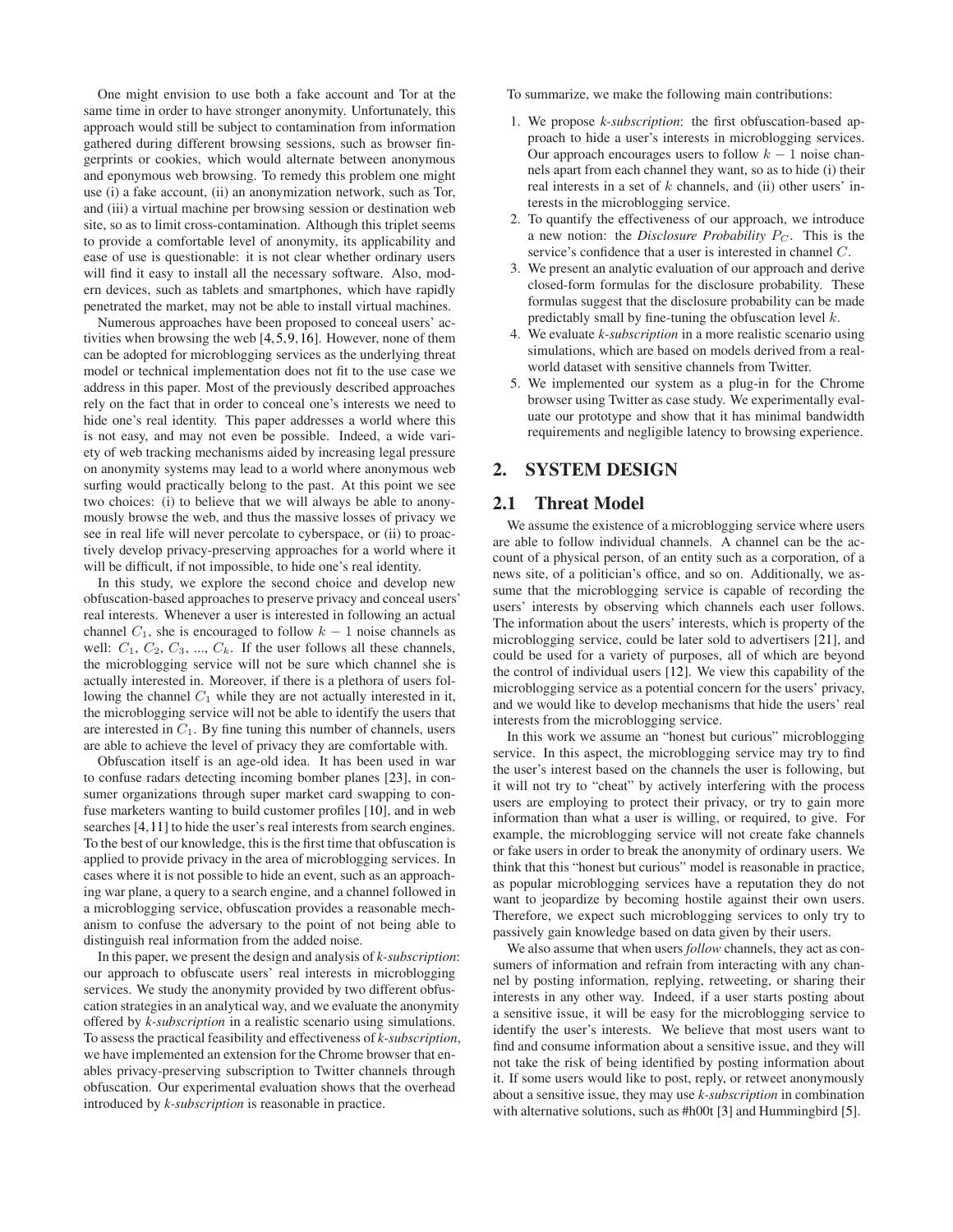| <b>Notation</b>  | <b>Explanation</b>                                           |
|------------------|--------------------------------------------------------------|
| S                | : Set of sensitive channels that can be followed             |
| $\overline{C}$   | : Sensitive channel                                          |
| H                | : Number of all users in the system                          |
| $U_C$            | : Number of users actually interested in channel $C$         |
| $U_{R_C}$        | : Number of users following channel $C$ at random            |
| $\overline{p}_C$ | : Popularity of channel $C$ ( $p_C = U_C/U$ )                |
| $P_{C}$          | : Probability that a user following $C$ is interested in $C$ |
| N                | : Number of sensitive channels a user is interested in       |
| k                | : Obfuscation level (per channel)                            |
|                  |                                                              |

<span id="page-2-0"></span>**Table 1: Summary of Notation**

# **2.2 Our Approach: k-subscription**

Table [1](#page-2-0) summarizes the notation we use throughout this section. Assume that user  $A$  is interested in following channel  $C$ , which deals with a sensitive issue, such as a medical condition. If user A follows only this channel, the microblogging service would easily figure out that  $A$  is interested in this medical issue. In this paper we propose *k-subscription*: a system that makes sure that the microblogging service is not able to pinpoint  $A$ 's interests with reasonable accuracy. To do so, *k-subscription* follows an obfuscationbased approach, which advocates that along with each channel C the user is interested to follow, she should also follow  $k - 1$  other channels (called "noise" channels). The number of noise channels are such that the microblogging service will not be able to determine A's interest with high probability, and will not be able to identify the actual set of users interested in each specific channel. All the noise channels are randomly chosen from a set  $S$  of "sensitive" channels. Note that A's real interests are also members of S.

# **2.3 Uniform Sampling**

When a user wants to follow channel C, *k-subscription* encourages the user to follow  $k - 1$  other channels as well (say  $C_1, C_2$ , ...,  $C_{k-1}$ ). In this way, the microblogging service will not know whether the user is actually interested in channel  $C$  or one of the  $C_1, C_2, ..., C_{k-1}$ . In our first algorithm, *k-subscription*-UNIF, these channels are chosen randomly with uniform probability from S. Algorithm [1](#page-2-1) presents the pseudocode for *k-subscription*-UNIF.

**Algorithm 1** *k-subscription*-UNIF: Choose noise channels uniformly from the set  $S$ 

 $F = \emptyset$ ; // initialize the set of channels to follow **for**  $(i = 1 ; i \leq k - 1 ; i + 1)$  **do**  $C_i$  = randomly select a channel from set S;  $S = S \setminus C_i$ ; // remove  $C_i$  from S  $F = F \cup C_i$ ; // add  $C_i$  in the set of channels to follow **end for**  $F = F \cup C$ ; // add C in the set of channels to follow Follow all Channels in  $F$  in a random order;

<span id="page-2-1"></span>*k-subscription*-UNIF is a naive but powerful approach for obfuscation and we use it as a basic principle for our method. However, this approach leads to some practical problems. In case that not all channels enjoy the same popularity, then uniformly sampling from S may result in higher disclosure probability for the more popular channels. Thus, we discuss an improved version in the next section.

# **2.4 Proportional Sampling**

A user following a popular channel (say C) along with several unpopular ones has a higher probability of being interested in C than in the rest of them. Capitalizing on this knowledge, the microblogging service has a better chance of finding those users who follow popular channels. To mitigate this issue, we propose *k-* *subscription*-PROP that sample channels from set S according to their popularity. Assume that  $U_C$  is the number of followers of channel C and  $U_S = \sum_{\forall C \in S} U_C$  is the number of followers of all channels in S. Thus, instead of sampling all channels with probability  $1/|S|$ , we sample channel C with probability  $U_C/U_S$ . In Twitter, the popularity of a channel can be inferred by the number of users following the respective account. In other microblogging services similar metrics are available to determine the popularity of a channel. *k-subscription* with proportional sampling for adding noise does not affect the respective channel popularity.

### **2.5 Following Multiple Channels**

Users may be interested in following more than one sensitive channels. Using *k-subscription*, users just need to select k−1 other noise channels to follow for *each* channel C they are interested in. Therefore, a user interested in following  $N$  channels will result in following  $k \times N$  channels in total. However, it is very likely that a user will be interested in N sensitive channels that are *semantically related*. This case may significantly increase the disclosure probability. Indeed, the microblogging service can easily find the correlated channels: it will get all the channels a user is following, classify them into semantic categories, and identify the sets of channels that are semantically related. If there is only one set of related channels, it is more probable that the user actually follows them, and the remaining unrelated channels are the selected noise.

One way to address this issue could be the following: whenever a user is interested in N related channels, the  $(k - 1) \times N$ noise channels could be selected in N-tuple groups, so that each  $N$ -tuple consists of  $N$  related noise channels. However, this approach has a certain limitation: the microblogging service and *ksubscription* may use different similarity metrics to identify related channels. For instance, the microblogging service may use a more fine-grained similarity metric to find out the actual related channels.

Fortunately, *k-subscription* is able to protect users' interests even when they are interested in multiple semantically related channels. Although a user will actually follow the set of  $N$  related sensitive channels she is interested in, which can be identified by the microblogging service, there will be a significant number of other users that also follow the same set of  $N$  related channels due to random noise channel selections, i.e., without being interested in them. This is due to the increased random selections when users are interested in multiple channels. Thus, the microblogging service will not be able to know which of the users following all these N related channels are actually interested in them.

# **3. ANALYTICAL EVALUATION**

### **3.1 Analysis of k-subscription-UNIF**

The disclosure probability  $P_C$  is the probability (as it can be calculated by the microblogging service) that a user who follows channel  $C$  is really interested in  $C$ . In our analysis we assume that the microblogging service is able to infer each channel's popularity  $U_C$  by the number of its followers or other external information, the number of users  $U$  that have adopted  $k$ -subscription, the size of set  $S$  that is publicly released, and the value of  $k$  used by each user, e.g., as a user subscribes to these k channels in a short period. Since along with channel C a user follows  $k - 1$  other channels as well, the disclosure probability is  $P_C = 1/k$ . However, for large values of  $k$  (i.e., in cases where the user wants to add a lot of noise) the microblogging service has a more effective way to increase its certainty about the interest of a user in a particular channel C. It knows that the  $U_C$  users who are interested in channel  $C$  actually follow it. At the same time, however, there are  $U - U_C$  other users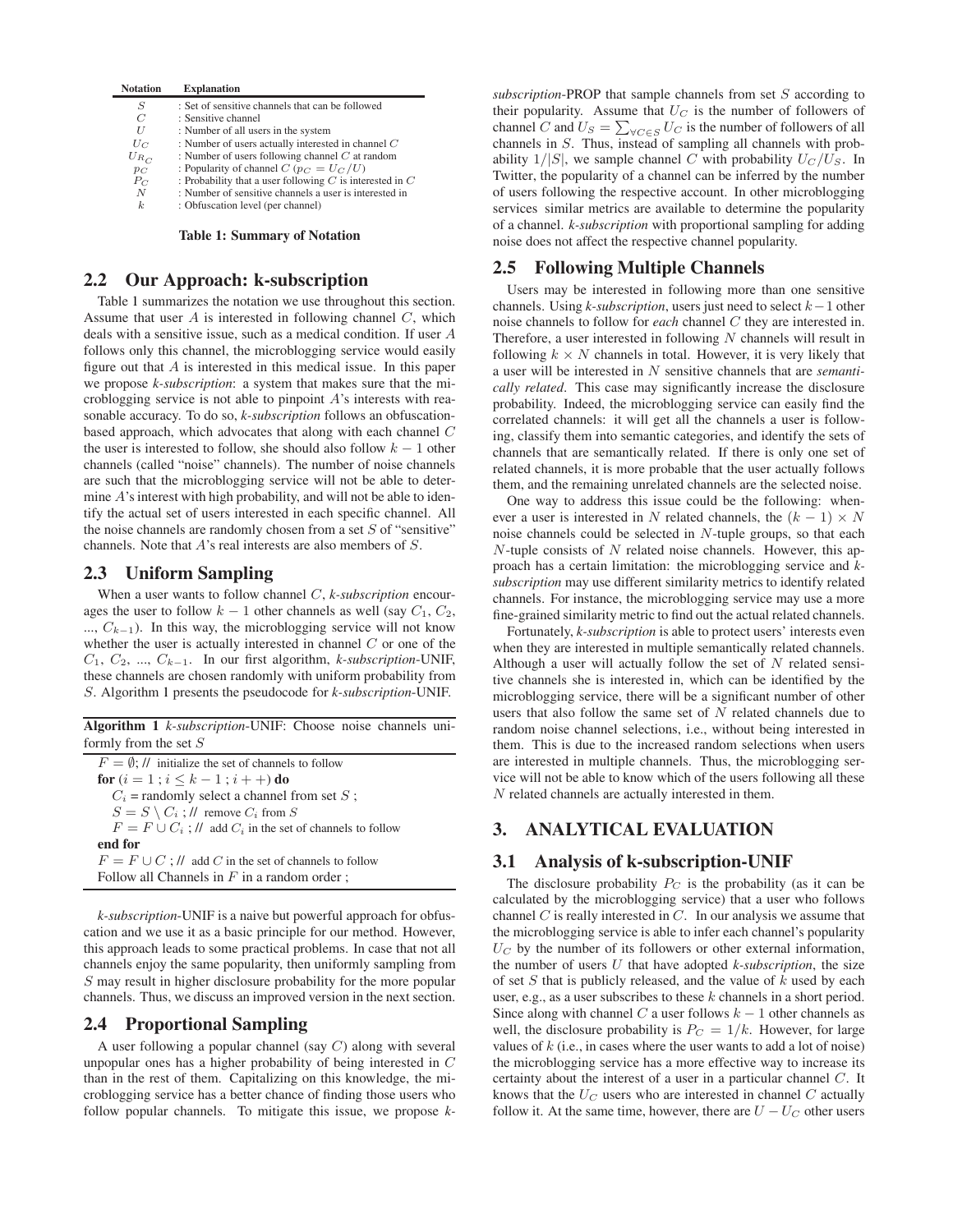<span id="page-3-0"></span>

(a)  $P_C$  as a function of k for different channel popularities.

<span id="page-3-2"></span>(c)  $P_C$  as a function of |S| and k, for channel popularity 1%.

**Figure 1: Disclosure Probability**  $P_C$  of *k-subscription*-UNIF as a function of the obfuscation level  $k$  and the size of  $S$ .

<span id="page-3-1"></span>percentage of  $|S|$ , for channel popularity 1%.

that are *not* interested in C, who may have randomly included C among their noise channels. The probability of C being included in the set of channels followed randomly by a user interested in a channel *different* than C is bounded by  $1 - (1 - 1/|S|)^{k-1}$ , as this user will select  $k - 1$  channels randomly from  $S$ , which also includes C. Therefore, the average number of the  $U - U_C$  users not interested in C that will follow C randomly as noise  $(U_{R_C})$  are less than  $(U - U_C) \times (1 - (1 - 1/|S|)^{k-1})$ . So, the ratio of users following  $C$  who are really interested in  $C$  is less than

$$
\frac{U_C}{U_C + (U - U_C) \times (1 - (1 - 1/|S|)^{k-1})}
$$

Since the microblogging service does not know who are the users  $U_C$  interested in the channel  $C$ , it can only assume that all users following  $C$  are interested in  $C$ . The probability of a user following C actually being interested in C (denoted as  $P_C$ ) is given by:

$$
P_C < \max(1/k, \frac{U_C}{U_C + (U - U_C) \times (1 - (1 - 1/|S|)^{k-1})}) \Rightarrow
$$
\n
$$
P_C < \max(1/k, \frac{p_C}{p_C + (1 - p_C) \times (1 - (1 - 1/|S|)^{k-1})})
$$
\n(1)

where  $p_C$  is the channel's popularity. We see that the total number of users U and the number of users  $U_C$  interested in channel C do not affect the disclosure probability. Instead, the channel's popularity  $p_C$ , the parameter k, and the total number of channels  $|S|$ , are the key factors that affect the disclosure probability.

#### *3.1.1 Estimating the Disclosure Probability*

First we arbitrarily fix  $|S|$  to 1,000 channels. Figure [1\(a\)](#page-3-0) shows how the disclosure probability  $P_C$  changes as a function of k (the level of obfuscation). We see that when the popularity  $p_C$  of a channel is rather high (i.e., 10%), then it is difficult to obfuscate it with the *k-subscription*-UNIF approach. Indeed, when as many as  $10\%$  of the users are interested in channel C, then it would take a significant percentage of the rest  $90\%$  to include channel C among their noise channels, which is very difficult to achieve. However, when popularity is around 1%, then it is much easier to obfuscate it using this approach. Indeed, for  $k = 100$  the disclosure probability is as low as 0.1, which means that the microblogging service can not state with confidence larger than 10% that a user A who follows channel  $C$  is really interested in  $C$ . Fortunately, when the popularity of C is even lower (i.e., around  $0.1\%$ ), the disclosure probability becomes 0.01 for obfuscation levels as low as 100. That is, the microblogging service can not say with confidence higher than 0.01 that a user who follows  $C$  is really interested in  $C$ .

In our next figure we explore how the disclosure probability changes as a function of the number of sensitive channels  $|S|$  and the obfuscation level k. That is, if we double  $|S|$  how should we increase  $k$  so as to have the same disclosure probability? Figure [1\(b\)](#page-3-1) shows a plot of the  $P_C$  as a function of |S| and k. Note that the obfuscation level k in the y-axis is shown *not* as an absolute number but as a percentage of the number of sensitive channels. From this figure we clearly see that lines of the same color run horizontally. Horizontal lines mean that the value is the same for constant y (obfuscation level as a percentage of  $|S|$ ). This implies that as long as the obfuscation level is a constant percentage of the size of the set of sensitive channels  $|S|$ , the disclosure probability remains constant. To put it simply, if we double the number of sensitive channels, we need to double the obfuscation level  $k$  (in absolute numbers) in order to keep the disclosure probability constant.

To explore the relation between  $|S|$  and k even further, Figure [1\(c\)](#page-3-2) shows the iso-probability contours of the disclosure probability  $P_C$  as a function of the number of sensitive channels (i.e., |S| on x axis) and the obfuscation level (i.e.,  $k$  on the y axis). We plot the contours for probabilities 0.05, 0.1, and 0.2. Interestingly, we see that the iso-probability contours appear as straight lines, clearly implying an almost linear relation between  $|S|$  and k. That is, doubling  $|S|$  would require a twice as high k in order to keep the probability of disclosure to the same level. Similarly, if we can afford to double the obfuscation level, we can provide the same disclosure probability for twice as many sensitive channels. Or, equivalently, if we are forced to half the obfuscation level, we can still provide the same disclosure probability but only for half as many sensitive channels. These results are very encouraging in the sense that we can still achieve the levels of  $P<sub>C</sub>$  we are comfortable with, even when we are forced to use small obfuscation levels.

Figure [2](#page-4-0) shows the impact that the number of sensitive channels  $|S|$  and the channel popularity  $p_C$  have on the disclosure probability. The obfuscation level  $k$  is set to 100. We see that the isoprobability contours are almost straight anti-diagonal lines indicating an almost inversely proportional relation between  $|S|$  and  $p_C$ .

#### *3.1.2 Finding a Reasonable Size for* S

We now analyze how large  $S$  should be and how we can influence it. One can easily see that the larger  $S$  is, the higher the disclosure probability will be (for a constant obfuscation level  $k$ ). Therefore, we do not want the set  $S$  to be very large. On the other hand, a very small  $S$  would easily give away a user's true interests, and limit the users' choice for sensitive channels. Indeed, if S contains two channels, say  $C_1$  and  $C_2$ , if a user follows  $C_1$  (no matter whether she follows  $C_2$  or not), the microblogging service will be able to conclude with probability 1/2 that the user is interested in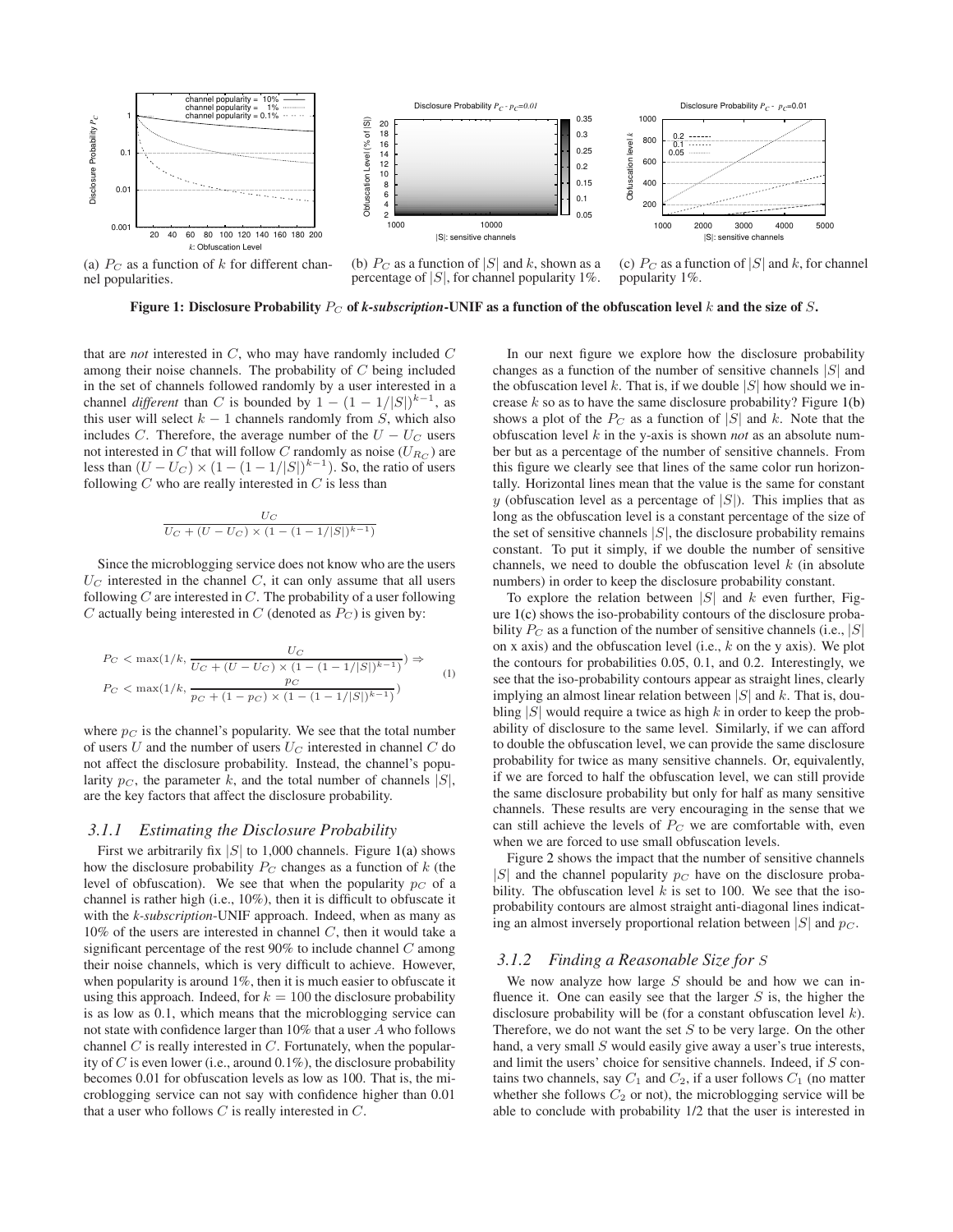

<span id="page-4-0"></span>Figure 2: Disclosure Probability  $P_C$  of *k*-subscription-**UNIF as a function of the size of** S **and channel popularity**  $p_C$ . The obfuscation level k is set to 100.

 $C_1$ . In the same spirit, if S contains n members, the microblogging service will be able to conclude with probability at least  $1/n$ that the user is interested in the channel she follows. As a result, S should be large enough so that the probability  $1/n$  is small enough, so as not to be useful for the microblogging service. In the absence of any other information, the microblogging service is able to conclude with probability  $U_C/U$  that a random user is interested in channel  $C$ . Therefore, the set  $S$  should be large enough so that  $1/|S|$  <  $U_C/U$ . We can estimate  $U_C$  from external sources, or based on the number of followers of channel C.

#### **3.2 Analysis of k-subscription-PROP**

Let us now derive closed formulas for *k-subscription*-PROP. The probability of C being included in the set of channels followed randomly by a user interested in a *different* channel than C is bounded by  $1 - (1 - U_C/U)^{k-1}$ , as this user will choose at random  $k-1$ channels from  $S$ , and the probability of choosing  $C$  at each individual choice is  $U_C/U$ . The average number of users not interested in C who will follow C randomly as noise  $(U_{R_C})$  are less than  $(U-U_C) \times (1-(1-(U_C/U))^{k-1})$ . So, the ratio of users who follow  $C$  and are interested in  $C$  is less than

$$
\frac{U_C}{U_C + (U - U_C) \times (1 - (1 - U_C/U)^{k-1})}
$$

Since the microblogging service does not know who are the  $U_C$ users interested in  $C$ , it can assume that all users following  $C$  are interested in  $C$ . The probability of a user following  $C$  being interested in  $C$  (i.e., the disclosure probability) is bounded as follows:

$$
P_C < \max(1/k, \frac{U_C}{U_C + (U - U_C) \times (1 - (1 - U_C/U)^{k-1})}) \Rightarrow
$$
\n
$$
P_C > \max(1/k, \frac{p_C}{p_C + (1 - p_C) \times (1 - (1 - p_C)^{k-1})})
$$
\n
$$
(2)
$$

where  $p_C$  is the channel's popularity. We observe that instead of the total number of users  $U$  and the number of users  $U_C$  that follow the channel  $C$ , the disclosure probability is affected only by channel's popularity  $p_C$ , number of channels S, and obfuscation level k.

Figure [3](#page-4-1) shows how disclosure probability changes with the level of obfuscation k. We see that our *k-subscription*-PROP approach is able to efficiently hide popular channels. Indeed, for a popularity of about 10%, it is able to reach a disclosure probability of 0.1 using only  $k = 40$ . When the popularity is 1%, even small obfuscation levels such as  $k = 50$  can lead to disclosure probability as low as 0.02, which is very encouraging. One can notice in Figure [3](#page-4-1) that as  $k$  increases for 10% popularity, the disclosure probability



<span id="page-4-1"></span>Figure 3: Disclosure Probability  $P_C$  of *k*-subscription-**PROP as a function of the obfuscation level** k**. Sampling is proportional according to a channel's popularity.**

tends to flatten out and in no case drops below 0.1. The reason is that for a channel with 10% popularity, the disclosure probability can never fall below 10% no matter how large the obfuscation level we use is. There is a simple explanation for this: without taking any channel-following information into account, the microblogging service knows that 10% of the population is interested in channel C. Hence, the microblogging service can safely assume that a user is interested in C with probability 0.1.

# **3.3 Analysis for Multiple Channels**

A user may want to follow more than one sensitive channels, which may be semantically related to each other. For simplicity, we assume that all users  $U$  are interested in exactly  $N$  sensitive channels from S. Each user that is actually interested to follow the N channels  $C_1, ..., C_N$  will also follow  $(k-1) \times N$  noise channels based on random choices from  $S$ . Besides the  $U_{C_1,...,C_N}$  users that are interested in these N channels, there will be some other users that will follow the same set of  $N$  channels without being interested in all of them, due to random noise channel selections. These users contribute to hide the actual interests of the  $U_{C_1,...,C_N}$  users.

Since the microblogging service does not know the users who are actually interested in channels  $C_1, ..., C_N$ , it can only assume that all users following these channels are interested in them. The disclosure probability  $P_{C_1,...,C_N}$  that a user following all these N channels is actually interested in them is equal to:

<span id="page-4-2"></span>
$$
\frac{U_{C_1,...,C_N}}{U_{C_1,...,C_N} + (U - U_{C_1,...,C_N}) \times \binom{|S| - N}{(k-1)N - N} / \binom{|S|}{(k-1)N}} =
$$
\n
$$
\frac{p_{C_1,...,C_N}}{p_{C_1,...,C_N} + (1 - p_{C_1,...,C_N}) \times \binom{|S| - N}{(k-1)N - N} / \binom{|S|}{(k-1)N}}
$$
\n(3)

where  $\binom{|S|-N}{(k-1)N-N}/\binom{|S|}{(k-1)N}$  is the probability that a user selects randomly these N channels from the set S with  $(k - 1) \times N$  random choices when using the *k-subscription*-UNIF approach. We estimate this probability with a hypergeometric distribution, where all the successes N in the population S should be drawn with  $(k 1) \times N$  attempts. Since we assume that all channels have the same popularity, the *k-subscription*-PROP approach has exactly the same behavior with *k-subscription*-UNIF in this analysis.  $p_{C_1,...,C_N}$  is the popularity of the N-tuple of sensitive channels, i.e., the percentage of users actually interested in all these  $C_1, ..., C_N$  channels.

We want to explore how the disclosure probability changes with the number of channels  $N$  that a user may be interested in. We assume that the users interested in N channels are  $U_{C_1,...,C_N}$  =  $U<sub>C</sub>/N$ , i.e., they are reduced by N times. Note that we assume a hyperbolic decrease of the users as  $N$  increases, instead of an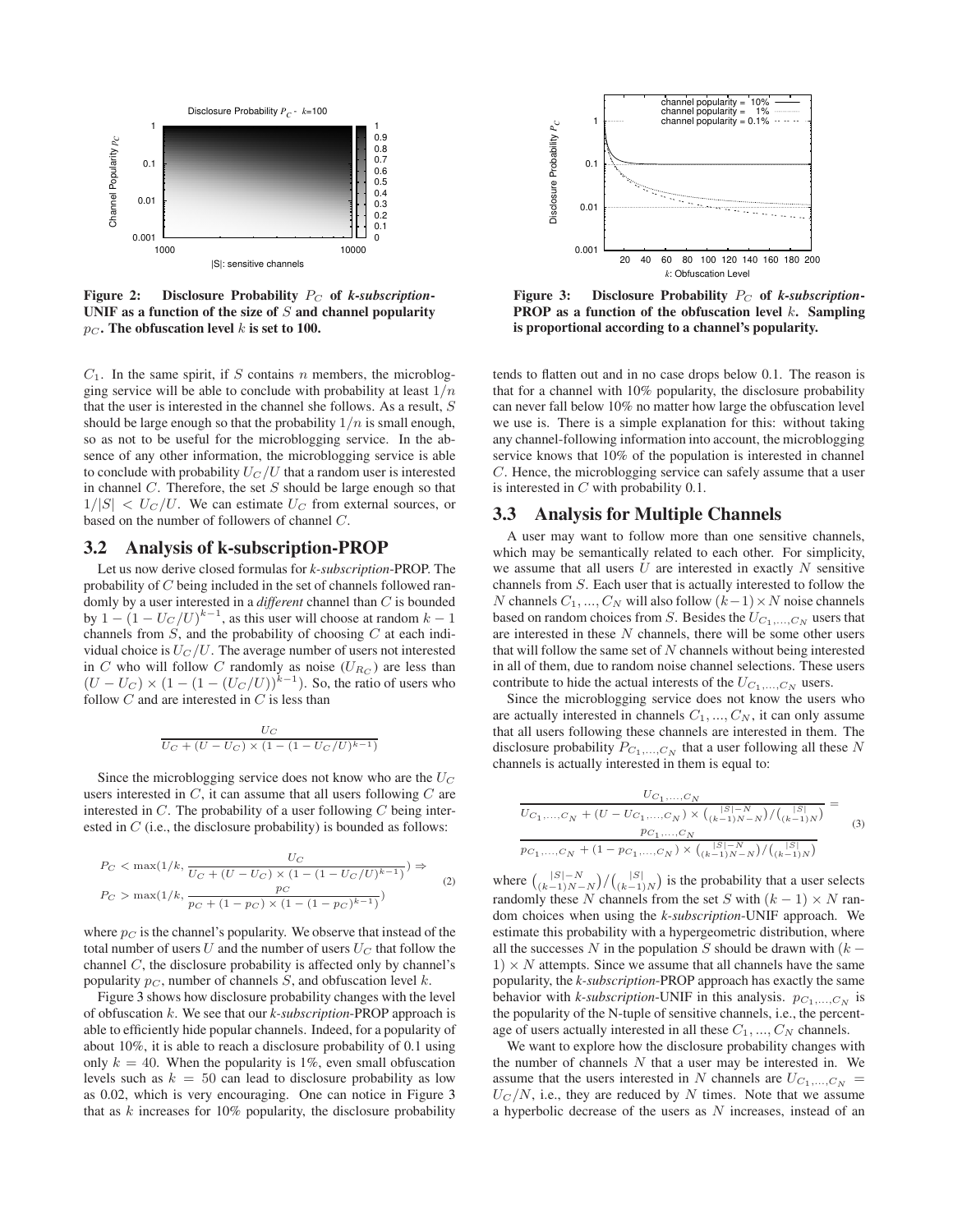

<span id="page-5-0"></span>**Figure 4: Disclosure Probability as a function of the obfuscation level** k **when users are interested in one up to ten sensitive channels,** for different size of  $S$  and channel popularity  $p_C$ .



<span id="page-5-1"></span>**Figure 5: Distribution of the sensitive channels popularity.**

<span id="page-5-2"></span>**Figure 6: Distribution of the number of sensitive channels followed by a user.**

<span id="page-5-3"></span>**Figure 7: Disclosure probability as a function of** k **using realistic simulations.**

exponential decrease, because we believe that these  $N$  channels will be probably semantically related. We set the size of  $S$  to  $1,000$ and 2, 000 sensitive channels and we assume that all channels have the same popularity  $p_C$ , which is set to 0.1% and 1%.

Figure [4](#page-5-0) shows the disclosure probability as a function of  $k$  for different values of  $N$ , ranging from 1 up to 10. We see that as the number of channels  $N$  increases, the disclosure probability is increased for low values of  $k$ , but it decreases significantly for higher  $k$ . The increase for low  $k$  values is because the users interested in  $N$  channels are reduced just by  $N$  times, following a hyperbolic growth, while the probability of randomly selecting these  $N$ channels for the rest users is reduced significantly by following a hypergeometric distribution. Thus, it is unlikely for the rest users to follow all these  $N$  channels at random with low  $k$  values. This means that for users interested in many sensitive channels we need to use a higher  $k$  to achieve a low disclosure probability.

In contrast, for higher values of  $k$ , we see a significant reduction of the disclosure probability when users are interested in more channels. This is because the users interested in  $N$  sensitive channels follow  $k \times N$  channels in total, so we have more random selections for higher N values. For instance, when  $N = 5$  and  $k = 200$ , each user follows 1,000 channels from S, i.e., all the existing channels in S when  $|S| = 1,000$ . The same happens in case of  $N = 10$  and  $k = 100$ . When the size of S and channel popularity  $p_C$  increase, the disclosure probability increases respectively, according to Equation [3.](#page-4-2) However, a proper selection of a higher  $k$ value results in a much lower disclosure probability, as the users' interests can be efficiently hidden among the random selections of other users. Our experimental evaluation in Section [6](#page-6-0) shows that the network bandwidth and latency when following few hundreds of noise channels are negligible, so our approach is able to protect the users' privacy even when they are interested in many sensitive channels that are probably semantically related.

# **4. SIMULATION-BASED EVALUATION**

To evaluate *k-subscription* in a more realistic setup, where users are interested in a different number of sensitive channels, and sensitive channels have different popularities, we built a realistic Monte Carlo simulator. The simulator assigns a random popularity  $p_C$  to each channel following a similar distribution to real-world sensitive channels. First, each user randomly selects the number of channels  $N$  that she is interested in following, based on a distribution similar to real-world users' selections. We assume that all  $N$  channels are semantically correlated. Then, the user selects these channels one-by-one at random, proportionally to channel's popularity. The noise selection is performed with *k-subscription*-PROP.

To simulate a realistic popularity distribution of sensitive channels, we selected a set S of 7, 000 sensitive channels using Twellow [\[1\]](#page-9-13), a website that categorizes Twitter accounts according to their subject. The selected channels correspond to Twitter accounts dealing with health, political, religious, and other sensitive issues. We estimate the popularity of each channel based on its number of followers, i.e.,  $U_C$ . Figure [5](#page-5-1) shows the distribution of sensitive channel popularity in our dataset. We see that this distribution can be approximated very well using a power law with exponential cutoff model. We use this approximation in the simulator to assign a popularity  $p_C$  in each channel. We also see that only a small percentage of the sensitive channels exhibit relatively high popularity, which increases the disclosure probability. In contrast, the majority of sensitive channels have low popularity, which results in low disclosure probability even for low values of k.

To simulate a realistic distribution of the number of sensitive channels N that each user is interested in, we used the same realword dataset of sensitive channels. From the total 7, 000 channels, we used the Twitter API to collect the user IDs of the followers of 500 sensitive channels related to disability issues, and we measured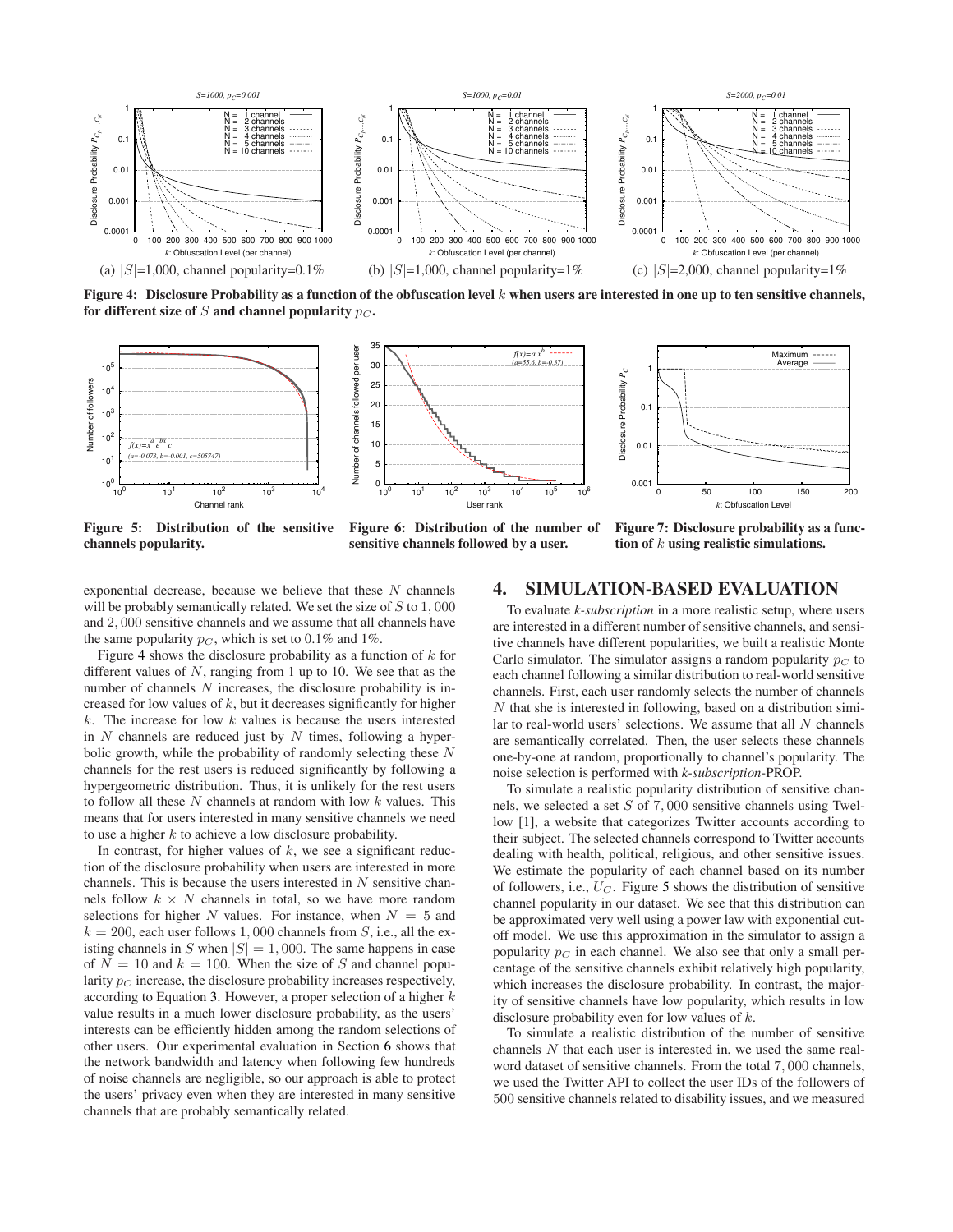the number of occurrences of each user ID. This is the number of channels belonging in S that each user in our dataset follows. In this analysis we found more than 530, 000 unique users. Figure [6](#page-5-2) shows the respective distribution, which is approximated with a typical power law function. This approximation is used in our simulations for realistic user selections. Also, we observe that only 0.85% of the users follow more than 4 sensitive channels, while 91.65% of the users follow just one sensitive channel.

The simulator keeps two counters per each channel: the number of users that (i) select this channel as actual interest  $(U_C)$ , and (ii) select this channel as noise  $(U_{R_C})$ . Before exiting, the simulator reports the disclosure probability per channel, which is  $max(1/k, U_C/(U_C + U_{R_C})$ . Additionally, it keeps two lists per user: (i) the channels she is interested in  $(C_i)$ , and (ii) the channels she selects as noise  $(C_n)$ . This way, the simulator reports the disclosure probability per user, based on the set of sensitive channels the user is interested in  $(C_i)$ . This probability is equal to  $max(1/k, U_{C_i}/(U_{C_i} + U_{R_{C_i}}))$ , where  $U_{C_i}$  the number of users interested in  $C_i$  and  $U_{R_{C_i}}$  the number of users that  $C_i$  is included within their  $C_n$ . This is because we assume that all channels in  $C_i$ are semantically correlated. Among all the disclosure probabilities reported per each user and each channel, the simulator reports the overall average and maximum disclosure probability. We repeat each simulation for 100 times and we use the average values.

We set  $|S|$  to 1,000 channels, U to 1,000,000 users, and we vary  $k$  from 1 to 200. Figure [7](#page-5-3) shows the average and maximum disclosure probability reported by the simulator as a function of  $k$ . We see that *k-subscription* achieves a low average disclosure probability over all channels and users, which decreases rapidly with k. However, we see that the maximum disclosure probability found for an individual user remains equal to 1 for low values of  $k$  up to  $k = 30$ . This is because there is at least one user interested in an N-tuple that no other user has selected among her random noise choices, especially for large values of N. However, as  $k$  increases, we see that an increasing number of users tend to select a significant percentage of the channels in  $S$  as random choices, e.g., users with large value of N. As these users follow most of the channels in S, they tend to hide the actual users' interests, even for large and rare N-tuples, reducing effectively the maximum disclosure probability.

#### **5. IMPLEMENTATION**

To evaluate the feasibility and efficiency of *k-subscription* we have implemented a Twitter extension for the popular Chrome web browser. The extension uses Twitter API v1.1 and complies with the REST API Rate Limit. It is developed using Javascript and JQuery, Json2, OAuth and SHA-1 libraries.

Figure [8](#page-6-1) shows the overall operation of *k-subscription* extension. Upon installation, users can follow Twitter accounts in exactly the same way, though Twitter's web interface or "Follow me" buttons in third-party web pages. To enhance user's privacy, *k-subscription* intercepts all follow requests and checks whether they correspond to sensitive channels contained in  $S$ . If so, the extension transparently subscribes the user to  $k - 1$  additional "noise" channels from S according to the *k-subscription*-PROP algorithm, where k can be configured by the user. These channels remain hidden and the user never interacts with them, providing exactly the same Twitter browsing experience as before. For this reason, the extension keeps a list of all "noise" channels and dynamically filters out the unsolicited tweets of these channels from user's feed. Other affected information, such as the number of channels followed, is adjusted appropriately by excluding the effect of the "noise" channels.

At the first run, the extension downloads the set  $S$  of sensitive channels used for obscuring user's selections. The set includes in-



<span id="page-6-1"></span>**Figure 8: Overall operation of the** *k-subscription* **browser extension for Twitter. Whenever a user follows a new sensitive channel,** *k-subscription* **transparently follows additional "noise" channels and removes the "noise" from user's feed.**

formation about each channel and its number of followers to improve "noise" selection. The user can interfere with "noise" selection by proposing channels with predefined features such as language and country. Users can disable the effect of *k-subscription* on a follow request if they consider the related channel as nonsensitive. When a user unfollows a sensitive channel, the extension transparently removes its corresponding "noise" channels as well.

We envision that the set of sensitive channels  $S$  along with the project in general would be maintained by the broader community of users and/or Non-Governmental Organizations (NGO) that have a specific view towards protecting privacy. Hence, *S* can be seeded by an initial set of sensitive channels and further improved through human intervention and participation of the community. Similar privacy-concerned projects, such as Tor, enlist the help of volunteers to maintain and improve its networks of routers. We expect that similar approaches can be applied for *k-subscription*.

Although *k-subscription* is effective at hiding the channels a user is interested in, a microblogging service may be able to find the user's real preferences by collaborating with URL shortening services. Users who click on a short URL are initially directed to the URL shortening service (which may be operated by the microblogging service, such as  $t \cdot \infty$  in the case of Twitter) and then they are redirected to the actual URL. By monitoring which short URLs a user clicks, the microblogging service can learn the user's interests. We solve this problem within the *k-subscription* browser extension: whenever a user clicks on a short URL, *k-subscription* opens all short URLs posted in every channel the user follows. These URLs are resolved to the final destination URLs without the browser receiving a single byte from the targeted web pages. Then, the extension serves to the user only the actually requested URL. This way, the microblogging service will not be able to see which URLs a user clicks, as *k-subscription* transparently opens all of them.

# <span id="page-6-0"></span>**6. EXPERIMENTAL EVALUATION**

# **6.1 Environment and Dataset**

For all our experiments we used a PC equipped with an Intel Core 2 Duo Processor E8400 with 6MB L2 cache, 4GB RAM, and an Intel 82567 1GbE network interface. To populate the set  $S$  with sensitive channels we used Twellow [\[1\]](#page-9-13), a web site that categorizes Twitter accounts according to their subject. We created a set S with 7, 000 Twitter accounts dealing with health issues, political beliefs, abuses, religious preferences and more.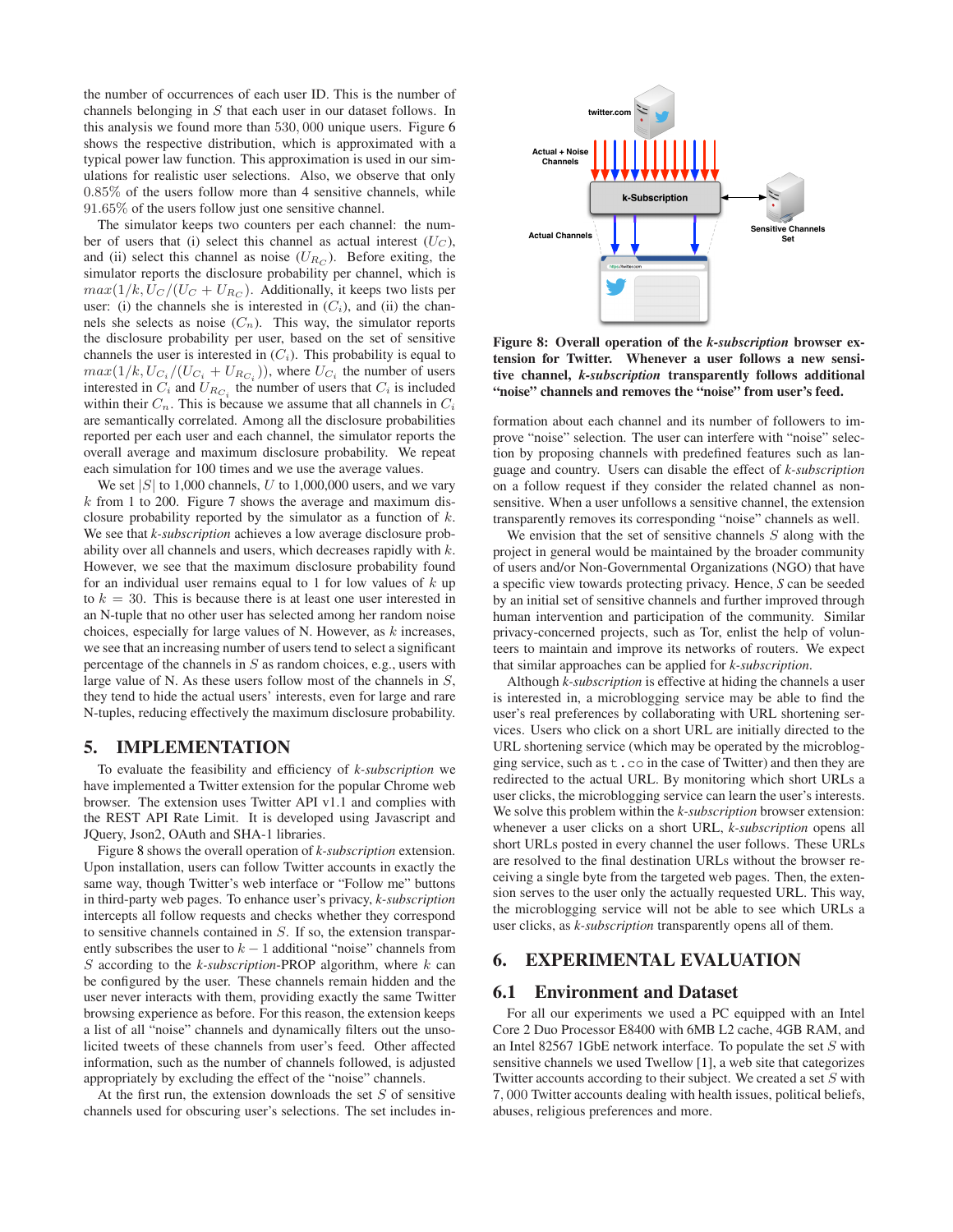

<span id="page-7-0"></span>**Figure 9: Time to follow a sensitive channel as a function of** k**.**



<span id="page-7-1"></span>**Figure 10: Number of tweets posted per channel per hour.**

Time (minute) **Figure 11: Bandwidth consumed for a user receiving tweets as a function of time.**

<span id="page-7-2"></span>0 5 10 15 20 25 30

 $k=100$ 

 $k = 50$ 

 $k=1$ 

# **6.2 Adding Channels**

In this first set of experiments we set out to explore the delay imposed by *k-subscription* when adding several noise channels in order to follow and hide a sensitive channel the user is interested in. Figure [9](#page-7-0) shows how much time it takes to follow a sensitive channel with *k-subscription* as a function of k, i.e., when also following  $k - 1$  noise channels. We repeated our measurement for each  $k$  100 times with random choices, and we report the average values. We see that the latency is an almost linear function of  $k$ , as expected. Fortunately, the time to follow several tens of channels is not significant. Indeed, it takes a little more than 1 minute to follow 100 channels and around 2 minutes to follow 200 channels. Since this operation is done only once, i.e., when a user wants to follow a sensitive channel, we believe that it does not add any significant overhead. Moreover, this operation runs as a background process, so it does not affect the user's experience.

### **6.3 How Much Does the Noise Cost?**

In our next experiment we tried to quantify how much more traffic is generated by the noise channels. To do so, we measured the total number of tweets generated by all channels, divided by each channel's lifetime and found the average number of tweets per channel per unit of time. The CDF of this function is shown in Figure [10.](#page-7-1) We see that the median channel  $(y=50\%)$  generates less than one tweet (actually 0.25 tweets) per hour while 93% of the channels generate less than two tweets per hour. Overall, we see that the extra traffic generated by the noise channels should be very small. Even adding 100 noise channels generates no more than 25 tweets per hour, a negligible amount of traffic by most standards.

The reader will notice that the maximum posting rate that we have observed is about 6 posts per hour (averaged over the entire lifetime of the channel). Published statistics [\[24\]](#page-9-14) suggest that the most prolific twitter accounts post as much as one tweet update per minute. Such accounts usually belong to news stations or even to automated programs (bots). Given that each tweet corresponds to just few hundred of bytes transferred over the network, even in such cases the resulting network overhead will be relatively low.

### **6.4 Bandwidth Consumption**

When a user follows  $k$  channels for each subscription, she downloads roughly k times more information than she actually needs. However, we would like to see if the bandwidth needed for these downloads can be sustained by a home DSL Internet connection or not, and the respective network overhead in terms of used bandwidth. A user interested in  $N$  sensitive channels will receive tweets from  $N \times k$  channels. The network overhead will be the same when a user is interested in one channel with  $N$  times higher  $k$  value. Thus, we evaluate our system while varying only the  $k$ parameter, assuming a user interested in a single channel. Figure [11](#page-7-2) shows the traffic load generated by our implementation over

a 30-minute period for a user following one sensitive channel with  $k = 100$ ,  $k = 50$ , and  $k = 1$  (i.e, without using *k*-subscription). We notice that the bandwidth consumption even in case of  $k = 100$ is reasonably low, usually less than 1.5 Kbps. We see that even in case of the vanilla system (see  $k = 1$ ) the bandwidth consumption is not significantly lower than in high values of  $k$ . In all cases it is usually between 0.5 and 1.0 Kbps. By manually inspecting the traffic we found that most of the bandwidth is used to download information like images, trends and recommendations, which does not depend on the value of  $k$ . The bandwidth used for downloading the actual tweets, which increase with the value of  $k$ , was found to be a small percentage of the total bandwidth consumption.

40<br>
30<br>
20<br>
10<br>
0

 0 25<br>
20<br>
15<br>
10<br>
5 Bandwidth consumption (Kbps)

Bandwidth consumption (Kbps)

We observe a large spike at the beginning of each experiment, when we have just opened the browser and loaded the Twitter page. For instance, bandwidth consumption reaches 54 Kbps for  $k = 100$ , 29 Kbps for  $k = 50$ , and 7 Kbps for the vanilla system at the first second. During this initialization stage Twitter downloads all the necessary content (widgets, scripts, CSS, profile images, *etc.*). At this stage, *k-subscription* downloads lot of tweets from all k channels. As we discard most of the tweets (belonging to noise channels) and keep only tweets from channels that a user is interested in, we always download a larger chunk of tweets to be able to compound the user's actual timeline. For this reason we observe a relatively higher spike as  $k$  increases. To improve browsing latency, we transparently increase the page size to receive more tweets.

Note that profile images are cacheable, so *k-subscription* downloads the additional images (depending on  $k$ ) only once, without affecting the overall bandwidth consumption. After the initial spike in the first few seconds, we see constantly low bandwidth consumption, which correspond to the low rate of incoming tweets. The average consumption in this 30-minute interval is 1.14 Kbps for  $k = 100, 0.71$  Kbps for  $k = 50$ , and 0.54 Kbps for  $k = 1$ . Overall, we see that the total bandwidth consumed by *k-subscription* is not really an issue even if the user follows as many as 100 channels.

To evaluate the effect of the obfuscation level on bandwidth consumption while browsing Twitter with *k-subscription*, we plot in Figure [12](#page-8-0) the bandwidth consumption as a function of  $k$  for two different stages: (i) when the user loads Twitter and downloads her timeline, which consists of the latest 20 tweets from the channels she is interested in, and (ii) when Twitter is idle and just receives new incoming tweets for 30 minutes. We see that the overhead is very low, even for large  $k$ , and can be easily handled by a home DSL or even a mobile connection. The bandwidth consumption is much lower in the idle stage, as expected, due to the low number of tweets per second, as shown in Figure [10.](#page-7-1) The increased bandwidth during initialization is because *k-subscription* asks for more tweets to display the default page of 20 tweets only from channels that user is interested in. However, the initialization lasts for just few seconds, e.g., 7.7 seconds for  $k = 100$  and 2.8 seconds for the vanilla system. Thus, the increased bandwidth in Figure [12\(a\)](#page-8-1)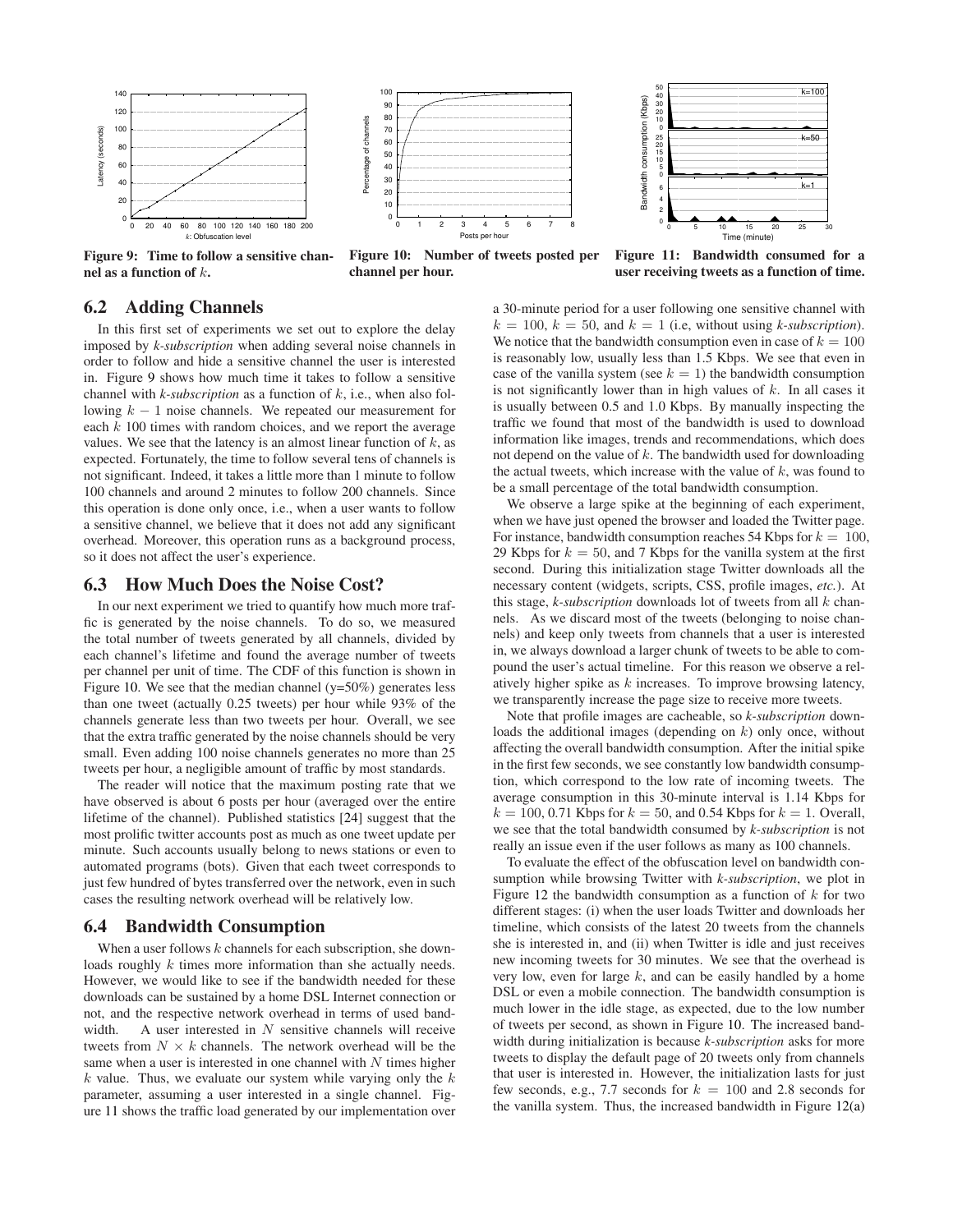<span id="page-8-2"></span><span id="page-8-1"></span>

<span id="page-8-0"></span>**Figure 12: Bandwidth consumption with** *k-subscription***, Tor and vanilla system.**

corresponds to short term spikes, while the low bandwidth in idle stage (see Figure [12\(b\)\)](#page-8-2) corresponds to much longer periods, as the user keeps Twitter's page open in the browser.

In Figure [12](#page-8-0) we also compare the bandwidth consumption of *ksubscription* with a Tor browser. Although Tor offers a completely different type of anonymity than *k-subscription*, it could be used with a fake account as a different approach to hide user's interests. Thus, we evaluate *k-subscription* using the performance of Tor with a fake Twitter account as a baseline case. We see that Tor adds an additional bandwidth overhead due to its data encapsulation. In particular, the average packet size of Twitter traffic over Tor is 789 bytes, when the vanilla Twitter traffic has an average packet size of 239 bytes. This is the main reason that during the idle stage the bandwidth consumption of Tor is quite higher than the consumption of *k-subscription*, e.g., two times higher when  $k = 90$ . During the initialization stage, Tor has a higher bandwidth consumption than  $k$ -subscription with values of  $k$  up to 10, and lower consumption when  $k$  exceeds 10. This is due to the increased number of tweets downloaded at startup by *k-subscription* with high k values to construct a full page of useful tweets. However, as the initialization stage lasts only for few seconds, compared with idle stage, *k-subscription* adds less overhead in terms of bandwidth.

When *k-subscription* compounds the user's timeline, it continues to download tweets in the background until it reaches a certain number, which is constant for each k value. This way, *ksubscription* avoids leaking any information that Twitter could analyze to find out the channels a user is interested in.

#### **6.5 Browsing Latency**

In our next experiment we set out to explore the latency that *k-subscription* imposes to user's browsing experience. We instrumented our browser extension to measure the latency from the time that a user asks for one or more tweets till the time that the browser actually displays the relative information in the page, excluding any tweets from noise channels. This latency includes the time spent in network for downloading tweets, as well as the time spent in the CPU for excluding the noise and rendering the page. Note that the user's timeline is fully rendered when all the 20 tweets needed are received, despite the fact that more tweets are downloaded in the background to hide the actual user's interests.

Figure [13](#page-8-3) shows the latency for displaying a page with *k-subscription* for several values of k when the user opens Twitter and loads her timeline. We see that the latency for downloading and displaying a full page with 20 tweets slightly increases with the number of noise channels, reaching to 7.7 seconds for  $k = 100$  when without *k-subscription* (see  $k = 1$ ) the latency to display the same page is 2.8 seconds. Therefore, a slight delay of less than 5 seconds is not expected to significantly affect the user's browsing experience, while, at the same time, it enhances her privacy. Selecting a smaller <span id="page-8-3"></span>number of noise channels results in even lower latency. Note that this small delay is only observed at the initialization stage, due to the increased number of tweets needed to construct the user's actual timeline. When the browser remains open (idle stage) we do not observe any noticeable delay to render the incoming tweets, even at very high values of k. If an incoming tweet belongs to a noise channel we just drop it, else it is immediately given to user with no further delay. Thus, our approach does not impose any significant overhead to the browsing latency.

In Figure [13](#page-8-3) we also compare the browsing latency of *k-subscription* and Tor. We see that Tor requires a much higher latency to display Twitter's page, close to 10 seconds. This is due to the longer path from user to Twitter through the anonymization network.

During the previous experiments we measured the CPU load of the browser, using the Linux's time utility. The CPU load was negligible for all values of  $k$ , always less than 1%, even for  $k = 100$ . Thus, our *k-subscription* browser extension does not add any considerable CPU overhead to the system.

# **7. RELATED WORK**

**Anonymous communications**. One way to hide a user's accesses on the web is to use an anonymization service [\[6,](#page-9-2) [20\]](#page-9-15). Although such services can effectively hide a user's IP address, they can not hide the user's identity if the user is logged into a microblogging service or if a subset of user's previous web accesses is known [\[19\]](#page-9-16). Recently, obfuscation was used to hide a user's digital tracks. Kido et al. [\[13\]](#page-9-17) protect the user's location privacy by sending false position data together with the true information.

**Search engine query obfuscation**. Howe and Nissenbaum [\[11\]](#page-9-9) proposed *TrackMeNot*, a system designed to hide a user's real interest from a search engine. For each real query submitted to the search engine, TrackMeNot also submits several other queries to confuse the search engine and introduce doubt for the user's real queries. GooPIR [\[7\]](#page-9-18) proposes an approach that is robust against timing attacks. For each real query, GooPIR constructs  $k - 1$  other queries and submits all  $k$  of them at the same time. This way, the search engine cannot construct a timing model on the user's real queries. Murugesan and Clifton [\[16\]](#page-9-6) propose *Plausibly Deniable Search* (PDS). Similar to GooPIR, each real query is accompanied by  $k - 1$  other noise queries. Each real query, however, is also brought into a *canonical from* to prevent identifiability based on typos and/or grammar/syntax of the queries [\[2,](#page-9-19) [17\]](#page-9-20). Ye et al. [\[25\]](#page-9-21) propose noise injection for search privacy protection. They give a lower bound for the noise queries required for perfect privacy and provide the optimal protection given the number of noise queries.

Although the above systems are very effective at hiding *one* real query in a crowd of  $k$  queries, a determined adversary may be able to find a user's interests by studying successive sequences of queries [\[4\]](#page-9-3). Indeed, if a user consistently generates authentic